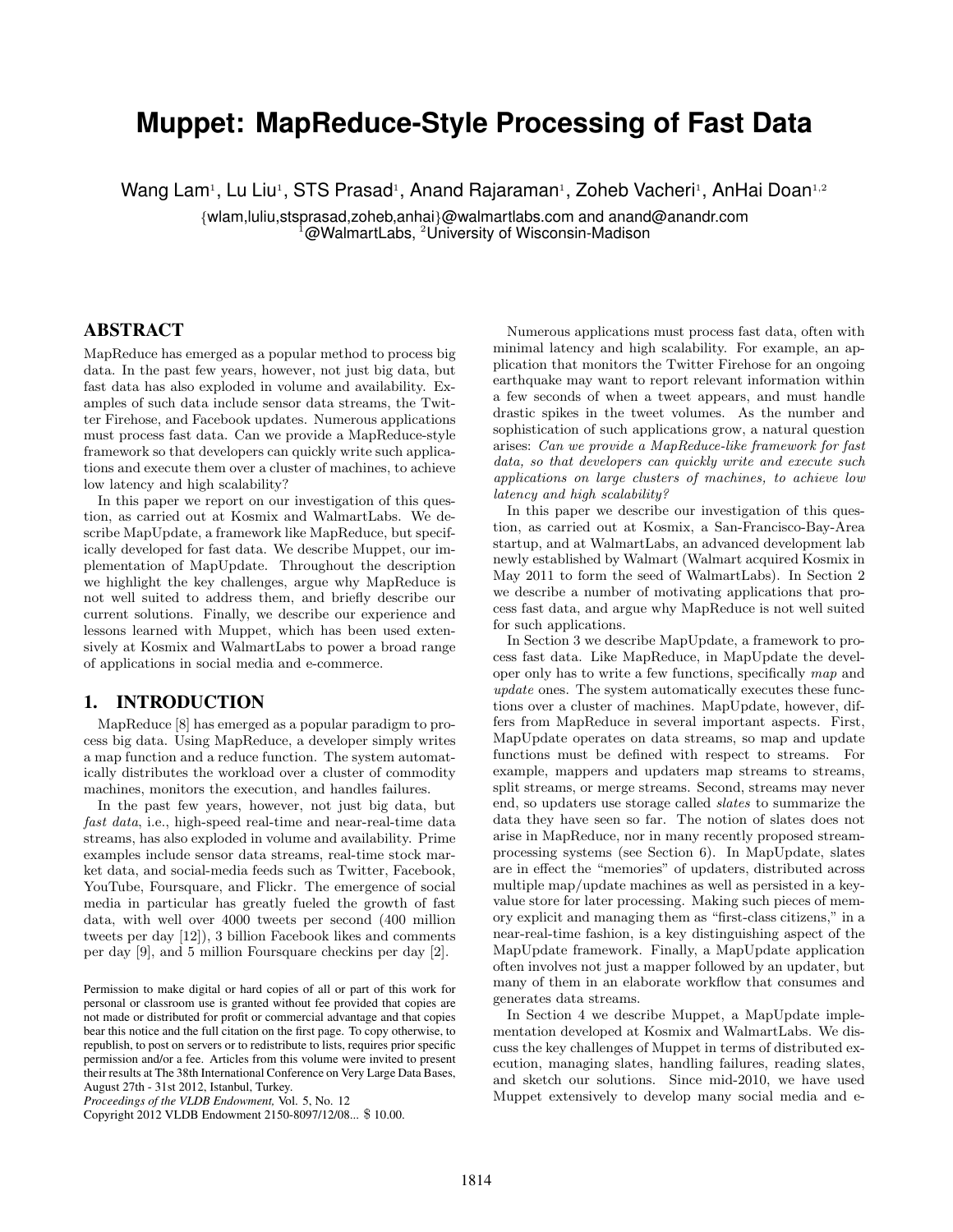commerce applications (over streams such as Twitter and Foursquare). We describe this experience, lessons learned, as well as current and future extensions. We discuss related work in Section 6 and conclude in Section 7.

# 2. MOTIVATING APPLICATIONS

We describe several motivating applications, argue why MapReduce is not well suited for these applications, then outline our desiderata for the MapUpdate framework.

Example 1. Consider an application that monitors the Foursquare-checkin stream to count the number of checkins by retailer (e.g., JCPenney, Best Buy, and Walmart). For each incoming checkin, the application analyzes the text of the checkin (typically represented as a JSON object) to identify the retailer (if any), then increases the appropriate count. The counts are maintained continuously and displayed "live" on a Web page.  $\Box$ 

Example 2. The second application monitors the Twitter Firehose to detect hot topics as they occur. For ease of exposition, we will use the following simple heuristic: The application first classifies each incoming tweet into a small set of pre-defined topics. Next, as a pre-specified time interval (for example, a minute) passes, the application counts the number of tweets per topic. If this number divided by the average number of tweets that mention the same topic in the corresponding time interval each day (this average number is maintained by the application across multiple days) exceeds a pre-specified threshold, then the application emits the topic and the minute. Thus, the output is a stream of <topic, minute> pairs that reports which topic is hot for each minute.  $\Box$ 

Example 3. The third application maintains a reputation score for each Twitter user as users tweet. It analyzes each incoming tweet to determine if the tweet affects the score of any users, then changes those scores. The score of a user can be affected by many factors. For example, if a user  $A$  retweets or replies to a user  $B$ , then the score of  $B$ may change, depending on the score of A. The output is a real-time data structure (e.g., a hash table) of  $\langle$ user, score $\rangle$ pairs.  $\square$ 

Other applications include maintaining the top-ten URLs being passed around on Twitter, and maintaining live counters of the number of HTTP requests made to various parts of a Web site.

The key commonality underlying all of these applications is that they perform stream computations, which consume streams and produce streams or continuously-updated data structures as the output. We argue that MapReduce and variations of it are not well suited to such computations, for the following reasons. First, MapReduce runs on a static snapshot of a data set, while stream computations proceed over an evolving data stream. In MapReduce, the input data set does not (and cannot) change between the start of the computation and its finish, and no reducer's input is ready to run until all mappers have finished. In stream computations, the data is changing all the time; there is no such thing as working with a "snapshot" of a stream.

Second, every MapReduce computation has a "start" and a "finish." Stream computations never end. The data stream goes on forever. Typical stream computations update some data structure based on the input stream, and either output a stream or answer queries on the data structure they maintain (e.g., how many items have we seen so far that satisfy certain conditions?). In the MapReduce model, the reduce step needs to see a key and all the values associated with the key; this is impossible in a streaming model.

Finally, in case of failure, it is always possible (even if inconvenient) to restart a MapReduce computation from scratch. This possibility may not exist for many stream computations; streams continue to flow at their own rate, oblivious to processing issues. The system should be able to cope with failures very quickly to avoid falling too far behind the stream.

Thus, we need a new framework for stream computations. We would like this framework to satisfy the following requirements:

- The framework should be easy to program. It should have a simple model that enable the rapid development of many applications. Ideally, it should retain the familiar Map and Reduce feel, to help developers quickly write stream applications.
- The framework should manage dynamic data structures as first-class citizens. Many developers are accustomed to reasoning with such data structures explicitly in their code, and many stream applications need to produce such structures for higher-level applications.
- The framework should deliver low-latency processing. Applications should stay near real-time with their input streams, and computed data (i.e., dynamic data structures) should be available for live querying.
- The framework should scale up on commodity hardware with computation and stream rate.

In the next section we describe such a framework, MapUpdate.

# 3. THE MAPUPDATE FRAMEWORK

We assume a hardware platform similar to MapReduce, i.e., a cluster of commodity machines. In practice, the machines need to be more memory-heavy and less disk-heavy than in a MapReduce cluster. The reason is that most stream computations read streams as they flow by and maintain in-memory data structures, in contrast to MapReduce computations that read and produce large files.

Events and Streams: Example events are tweets, Facebook updates, and Foursquare checkins. Formally, an event is a tuple  $\langle sid, ts, k, v \rangle$ , where

- *sid* is the ID of the stream that the event belongs to.
- $\bullet$  ts is a timestamp. To ensure a well-defined output when merging multiple streams, we assume timestamps are global across all streams (local timestamps, if any, can be stored in the value  $v$ ).
- $k$  is a key. Keys have atomic values and need not be unique across events. For example, the key for a tweet might be the user ID. Key are used to group events, similar to the way they are used in MapReduce. We assume a global key space across all streams, though our model can be easily extended to handle multiple key spaces (e.g., one per stream).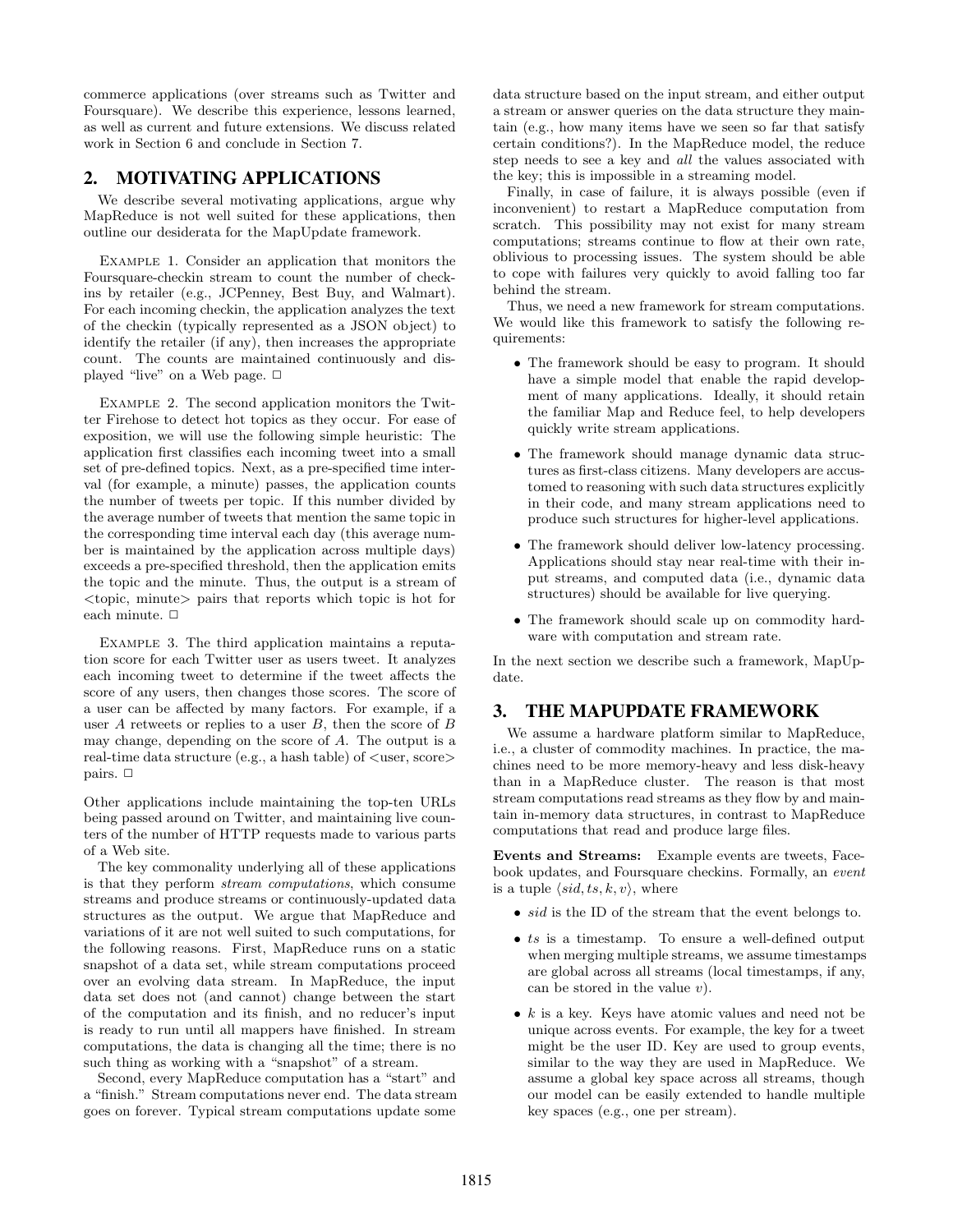

Figure 1: Example MapUpdate applications

• Finally,  $v$  is a value, which can be any "blob" associated with the event. For example, if the event is a tweet with the key being the user ID, then the value can be the entire JSON object representing the tweet.

A stream is then a sequence of all events with the same sid, in the increasing order of timestamp ts (using a deterministic tie-breaking procedure). Streams can be external (e.g., the Twitter Firehose and the Foursquare-checkin stream) or internal, being generated by map and update functions as described below.

Map Functions: A map function  $map(event) \rightarrow event*$ subscribes to one or more streams. All events from these streams will be fed as input, one by one, in the increasing order of their timestamps, using a deterministic tie-breaking procedure, to the map function. For example, suppose a map function M subscribes to two streams  $S_1$  and  $S_2$ , and suppose that  $S_1$  begins with an event e with timestamp 21:23 and that  $S_2$  begins with an event f with timestamp 21:25. Then event  $e$  will be fed to  $M$ , followed by event  $f$ , followed by whichever event in  $S_1$  and  $S_2$  that has the next lowest timestamp, and so on.

Given an event as the input, the map function processes it then emits zero or more events to various streams. Thus, this function is analogous to the map function in MapReduce. Each output event has a timestamp greater than the timestamp of the input event, so that even if an output event is emitted to the same stream as the input event, the stream's events can be processed in timestamp order.

Update Functions and Slates: An update function  $update(event, plate) \rightarrow event*$  also subscribes to one or more streams, and is also fed as input all events from these streams, one by one, in the increasing order of their timestamps, using a deterministic tie-breaking procedure. When the update function  $U$  takes as input an event  $e$  with key  $k$ , it is also given a slate  $S_{U,k}$ .

The slate  $S_{U,k}$  is an in-memory data structure that stores all important information that the update function  $U$  must keep about all the events with key  $k$  that  $U$  has seen so far. Within the update function  $U$ , there is one slate for each key. For example, if the key space is Twitter user IDs, then there is one slate per user ID for  $U$ , which may store summary information such as the number of tweets by that user, the time of the last tweet by the user, and the set of user interests that the update function has been able to infer from the tweets seen so far.

Recall that in MapReduce, the reduce function takes a key k and the list  $L$  of all values associated with key k, then "reduces" L to emit new  $\langle$ key, value $\rangle$  pairs. Update plays an analogous role. However, because an update function operates on streams, it cannot take as input the list of all events with key k: It has not seen all such events, and in any case, the list of events with key  $k$  that it has seen so far may already be too large to keep around.

To solve this problem, we introduce the notion of slate: a data structure that "summarizes" all events with key k that an update function  $U$  has seen so far. When given a new event e with the same key, U uses e to update the slate (hence the name "update" for this function). Thus, the slate is a live data structure that is continuously updated in (near) real time. Each slate also has a time-to-live parameter, which is set to "forever" by default but can be set to a concrete value after which the slate can be deleted to free up memory. When an update function  $U$  accesses a slate associated with a key  $k$  for the first time (either because this is the first time  $U$  sees an event with key  $k$ , or because the slate has been deleted after its time to live has expired), the update function must set up the set of variables it needs in the slate and initialize those variables.

It is important to emphasize that each pair  $\langle$ update U, key  $k$  uniquely determines a slate, not that each key k uniquely determines one. Indeed, we can have one slate associated with a key  $k$  for an update function  $U_1$ , and yet another slate associated with key  $k$  for another update function  $U_2$ .

In other words, unlike the "memoryless" map functions, an update function has a memory. This memory is partitioned into pieces called slates, each associated with a particular event key. Each copy of an update function, when run on a machine, is in charge of a set of event keys, and hence will directly update the set of slates associated with those keys (see Section 4.1). The slates are updated and kept in the main memory of those machines, but also persisted on disk in a key-value store (see Section 4.2). The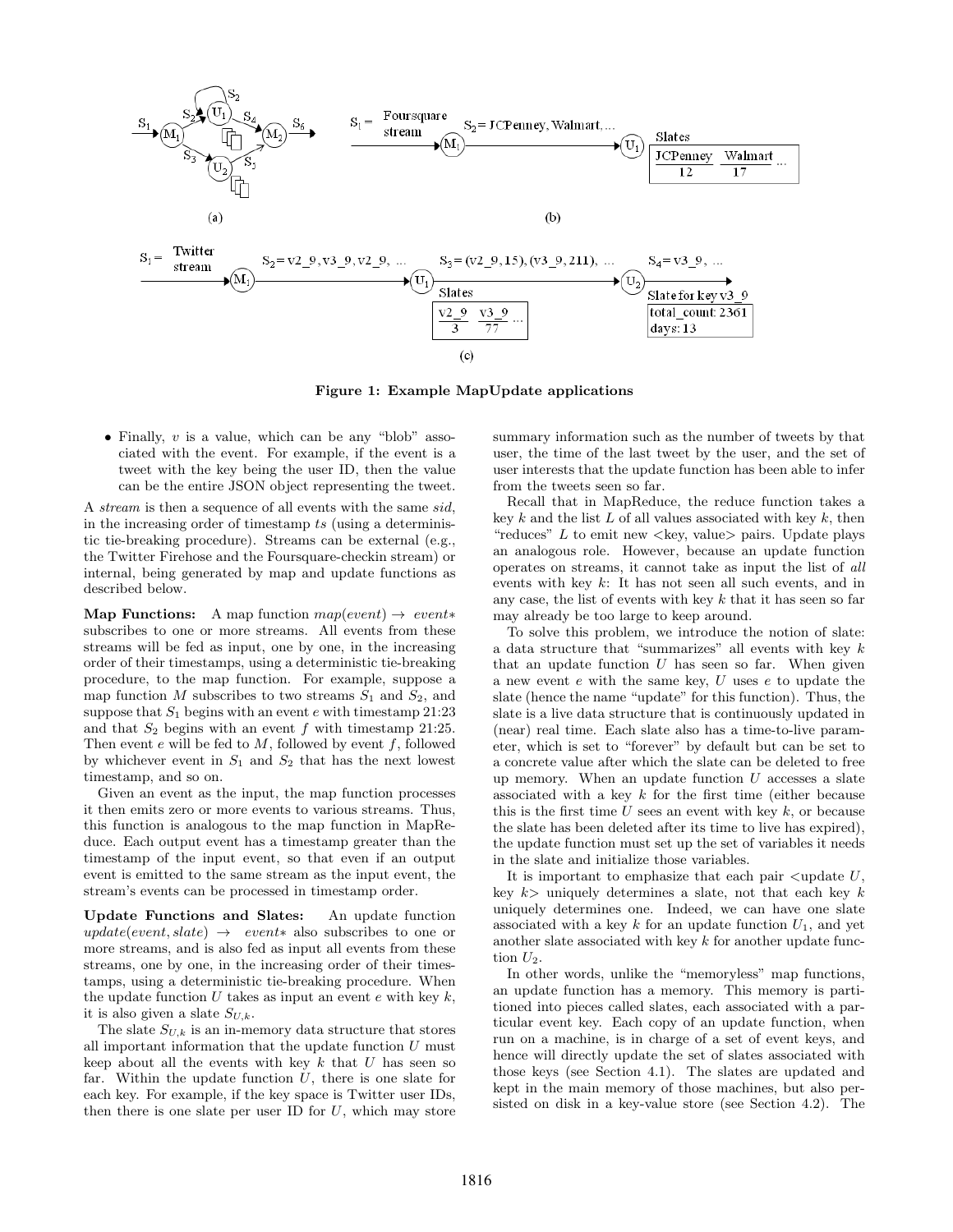developer can reason about the slates explicitly, and query them live.

In addition to updating the input slate, the update function may also emit new events, just like the map function.

MapUpdate Applications: A MapUpdate application is a workflow of map and update functions. Map functions consume streams and produce new streams, or emit new events into existing streams. Updater functions consume streams, continuously update slates, and produce new streams or emit new events into existing streams.

Thus, the workflow is modeled as a directed graph (allowing cycles), whose nodes represent map and update functions, and whose edges represent streams. Figure 1(a) shows such a graph. The output of the MapUpdate application is a set of streams and slates, as specified by the application. The following two examples illustrate MapUpdate applications:

EXAMPLE 4. Figure  $1(b)$  shows the workflow of the application that counts Foursquare checkins per retailer (see Example 1). This application starts with stream  $S_1$ , the Foursquare checkin stream. A map function  $M_1$  inspects each checkin to see if the checkin happened at a retailer's location. If yes,  $M_1$  emits an event with the retailer ID (e.g., JCPenney, Walmart) to a new stream  $S_2$ . An update function  $U_1$  subscribes to  $S_2$  and counts the number of checkins per retailer. Specifically, for each retailer  $U_1$  maintains a slate with a *count* variable initially set to 0.  $U_1$  then increments count by 1 every time it sees an event with the same retailer ID. The output of the application is the set of slates maintained by  $U_1$ .  $\Box$ 

EXAMPLE 5. Figure  $1(c)$  describes the application that monitors tweets to detect hot topics (see Example 2). The application starts with  $S_1$ , the Twitter stream. A map function  $M_1$  analyzes each tweet t in  $S_1$  to infer a set of topics (taken from a predefined set of possible topics). Let  $m$  be the minute in which the timestamp of tweet  $t$  occurs (e.g., if the timestamp is 00:14 then  $m = 14$ ; if the timestamp is 23:59 then  $m = 1439$ . For each inferred topic v,  $M_1$ publishes an event with the key  $v_{\text{-}m}$  (i.e., a string that concatenates v and m) to a new stream  $S_2$  indicating that topic  $v$  is mentioned in a tweet that occurs in the minute  $m$ .

An update function  $U_1$  subscribes to stream  $S_2$  to count the frequencies of topics per minute. When  $U_1$  first encounters an event with key  $v_{\perp}m$ , it creates a slate for this key, and sets  $count = 0$  in the slate. Every time it sees an event with the same key, it increments *count* by 1. After a minute (counting from when it sees the first event with key  $v_{\perp}m$ ),  $U_1$  publishes an event (key =  $v$ <sub>-</sub>*m*, value = *count*) to a new stream  $S_3$ , indicating that topic  $v$  is mentioned *count* times in the minute m.

An update  $U_2$  monitors stream  $S_3$  to find hot topics. Specifically, when  $U_2$  sees an event  $(v_{-m}, \text{count})$ , it computes  $count/avg_count_{v_m}$ . If this ratio exceeds a certain threshold then  $U_2$  publishes an event with key  $v_{\perp}m$  to a new stream  $S_4$ , indicating that topic v is hot in the minute m. The quantity  $avg\_count_{v_m}$  is the average count of topic v in the minute m.  $U_2$  keeps a slate for key  $v_{\perp}m$ , with two summaries:

 $\bullet$  total\_count: the total number of times topic v has been mentioned in the minute  $m$  so far, since the first day, and



Figure 2: An illustration of the working of Muppet

• *days*: the number of days since when the application is deployed.

 $U_2$  uses these two quantities to compute  $avg\_count_{v_m}$ . The output of the application is stream  $S_4$ .  $\Box$ 

We note that update functions maintain no "global" variables (across the slates). For example, update function  $U_2$  in Example 5 maintains a "local" variable days in each of the slates, even though all days variables have the same value across all slates, and thus technically can be "merged" into a single "global" variable. Update functions do not maintain global variables across the slates to avoid the concurrencycontrol problem in which multiple copies of the same update functions, run on different machines, all attempt to modify the same "global" variables at the same time.

As described above, it is not difficult to show that if

- the map and update functions are deterministic, in that the input event completely determines the output events and slate updates;
- the events of the subscribed streams are fed into a map/update function in a well-defined order (which in this case is the increasing order of their timestamps, using a deterministic tie-breaking procedure); and
- the timestamps of output events are greater than that of the input event (to ensure that loop executions are well-defined),

then a MapUpdate application is well-defined, in that it generates well-defined streams and sequences of slate updates. Ideally, a MapUpdate implementation should produce these exact streams and slate updates. Due to practical constraints, however, it often can only approximate them, but should try to do so as closely as possible.

To write a MapUpdate application, a developer writes the necessary map and update functions, then a configuration file that includes the workflow graph.

#### 4. THE MUPPET SYSTEM

We now describe Muppet, our implementation of the MapUpdate framework. We describe Muppet 1.0 (Sections 4.1– 4.4), developed at Kosmix, then Muppet 2.0 (Section 4.5), developed at WalmartLabs, which addresses several key limitations of Muppet 1.0.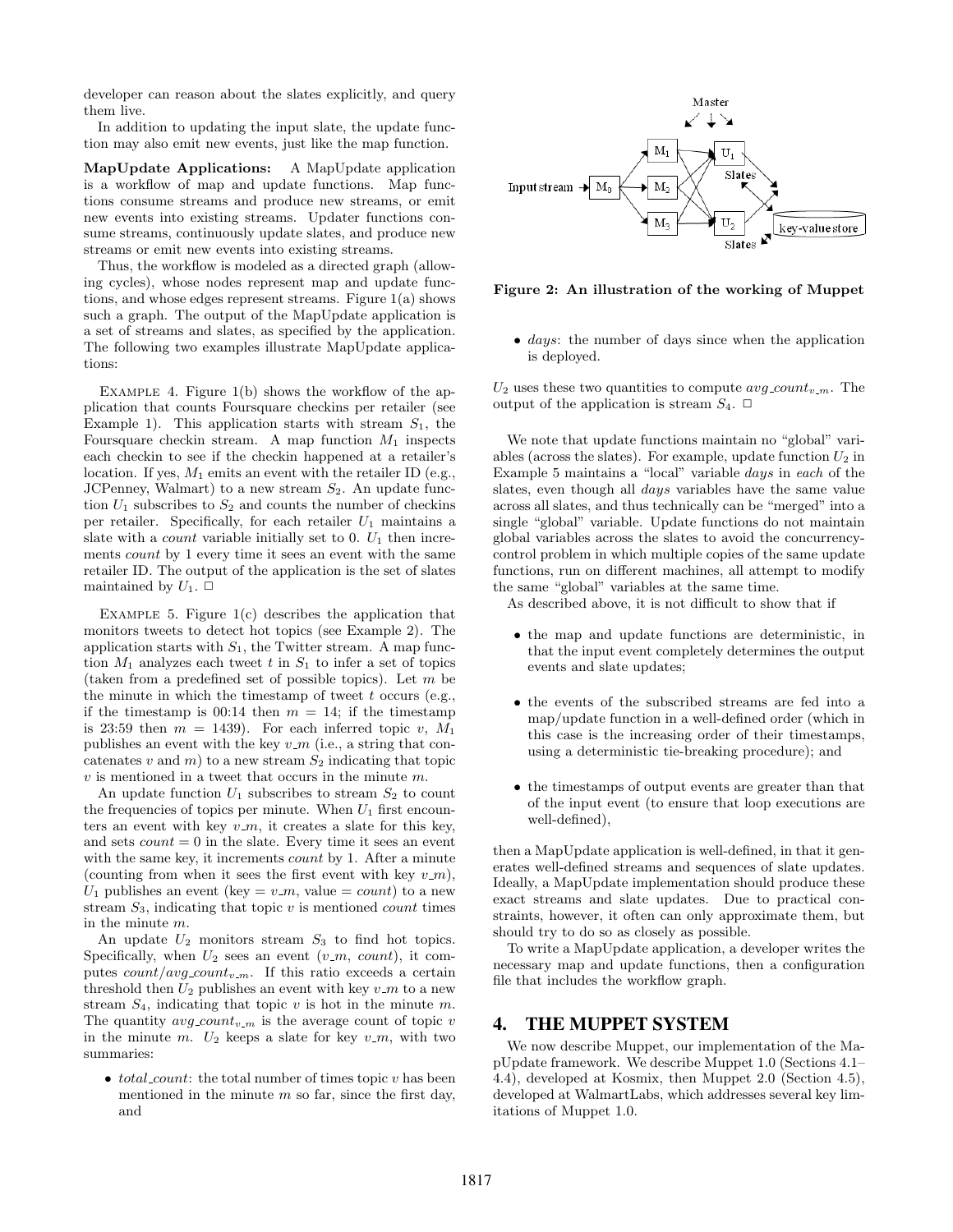## 4.1 Distributed Execution

To execute a MapUpdate application on a cluster of machines, Muppet starts up a set of programs on each machine. Each program executes a map or update function. The programs are called workers, which can be divided into mappers and updaters, depending on which function they run. To distribute the computation, each worker will be fed only events of certain key values, as determined by a hash function. Figure 2 illustrates this process. Given an application that runs a map function followed by an update function, suppose Muppet has decided to run five workers: three mappers  $M_1-M_3$  for the map function, and two updaters  $U_1-U_2$ for the update function.

Muppet begins by using a special mapper  $M_0$  to read from the input stream (see the figure). Given an event e with a key  $k$ ,  $M_0$  hashes  $k$  to find out which mapper to send  $e$ to. Suppose this mapper is  $M_1$ .  $M_0$  places event e in the queue for  $M_1$  (this queue is maintained in memory for the  $M_1$  program).  $M_0$  then reads the next event in the input stream, and so on.

The mapper  $M_1$  takes the next event from its queue, processes the event, and produces a set of events. For each produced event  $f, M_1$  hashes its key and the destination update function to find out which updater to send the event to. Suppose this updater is  $U_2$ .  $M_1$  then places event f in the queue for  $U_2$ .  $M_1$  then processes the next event from its own queue, and so on.

Thus, events flow continuously through the workflow of mappers and updaters. For each event that a worker produces, it must find out which workers to send the event to, where those workers are (i.e., on which machines), then place the event into the queues for the workers. One way to make this determination (and the way Muppet currently employs) is to give all workers the same hash function to map  $\leq$  event key, destination map/update function> to workers. That way, after producing an event, any worker can instantly calculate which worker the event hashes to, then contact that worker to place the event into the appropriate queue. Each worker has its own queue for input events.

This mode of passing events is in stark contrast to MapReduce. There, after a mapper has produced output files, it contacts the master, which in turn notifies the appropriate reducers to get the files. This solution is not well suited for our setting because it is very important for many MapUpdate applications to minimize latency, i.e., to produce streaming output data quickly, in as "real time" as possible. To achieve this, we try to remove as many intermediaries as possible. Hence, Muppet lets the workers pass events directly to one another without going through any master. (The master in Muppet is used for handling failures, see Section 4.3.)

Hashing ensures that all events with the same key  $k$  will go to the same updater  $U$  (this is similar to MapReduce, where all events with the same key go to the same reducer). The updater uses the events to update a slate  $S_{U,k}$  associated with key k. Only this updater can update  $S_{U,k}$ , so there are no concurrent updates for  $S_{U,k}$ .

# 4.2 Managing Slates

Persisting Slates in a Key-Value Store: As described, an updater U maintains a slate  $S_{U,k}$  for each key k. These slates are cached in the memory of the machine running U.

Muppet also persists them in a key-value store, for three reasons. First, the slates of U may outgrow the memory, in which case some of them have to be spilled to disk. Second, persistent slates help resuming, restarting, or recovering the application from crashes. Finally, we often need to query the slates, which represent the computation of a MapUpdate application, long after the termination of the application.

Muppet currently uses Cassandra as the key-value store. A Cassandra cluster consists of a set of machines, each running the Cassandra program, all configured to recognize one another as parts of the same cluster. The cluster maintains a set of key spaces, each of which contains a set of column families. Each column family, in turn, stores data values indexed by  $\langle$ key, column $\rangle$  pairs.

A Muppet application's configuration file identifies a Cassandra cluster (by its machine names and service TCP port), a key space within the cluster, and a column family within the key space. Within this column family, Muppet stores slate  $S_{U,k}$  (for the update function U and key k) as a value at row k and column U. Our applications often use JSON to encode slates for language independence and flexibility, so Muppet compresses each slate before storing it in the key-value store.

When the updater  $U$  needs the slate with key  $k$ , Muppet first checks the cache (in the memory of the machine running U). If the slate is not found, Muppet retrieves the slate from the Cassandra cluster by reading the value indexed by the pair  $\langle k, U \rangle$ . The retrieved value is decompressed then passed to the updater.

If the requested slate does not exist in Cassandra, either because the updater has never seen an event with this key, or because the slate has been deleted after its time to live expired, then Muppet initializes a new slate in the cache, then passes it to the requesting updater.

Using SSDs and Caching Slates: We run our Cassandra key-value store on solid-state flash-memory storage (SSDs). This allows us to devote Cassandra's memory to buffering writes, while caching reads in the slate cache (i.e., the memory of machines running updaters). We found this solution very helpful for several reasons:

- When Muppet starts up, its slate cache is empty, so early update events may require many row fetches from the key-value store. Fast random access helps the store respond to this volume of reads more quickly, warming the slate cache.
- While running, Muppet often needs random-seek I/O capacity to fetch uncached slates. Meanwhile, Cassandra also requires I/O capacity for periodic compactions, thus slowing down Muppet. Using SSDs provides high I/O capacity to help us sustain both needs.
- Because applications often update popular slates repeatedly, we minimize disk I/O for writing at the keyvalue store if we devote the store's main memory to buffering writes. Overwrites of the same row in the key-value store are relatively inexpensive if the row is still in memory at the time of the write, so it is advantageous for us to delay flushing the writes (i.e., the memory table) to disk as long as possible. Further, the more times a row is flushed to disk by the store since its last file compaction, the more files will have to be checked for the row when it needs to be retrieved.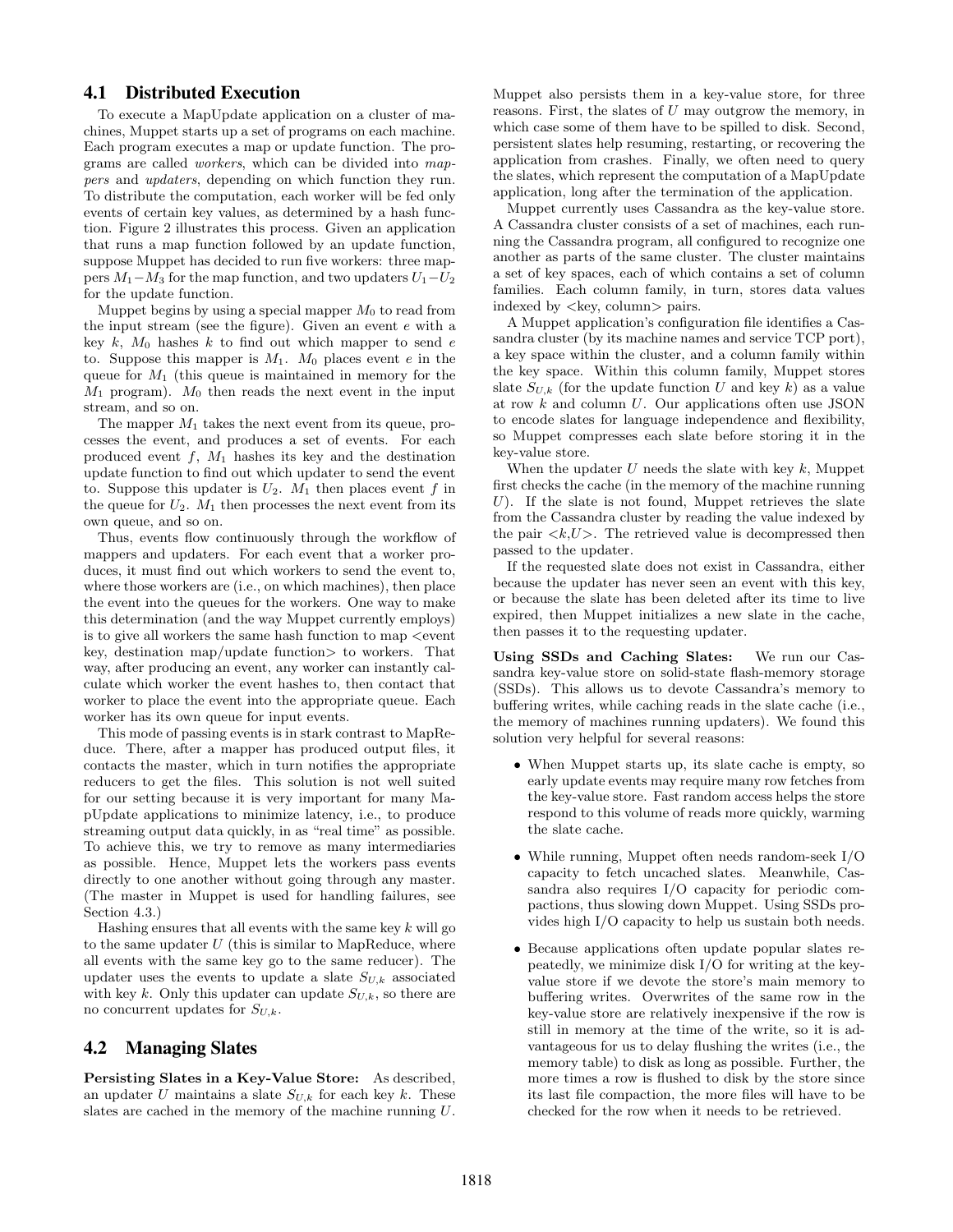Flushing, Quorum, and Time-to-Live Parameters: Muppet applications can adjust a set of parameters to reach the desired level of performance, reliability, and consistency. First, dirty (updated) slates are periodically flushed to the key-value store. The application can set the flushing interval, ranging from "immediate write-through" to "only when evicted from cache."

Second, the application can specify the desired quorum used by the Cassandra store for a successful read/write operation: any single machine to which the data is assigned for storage, a majority of replicas where the data is assigned, or all of the replicas where the data is assigned.

Third, key-value stores like Cassandra allow their clients to specify a time-to-live (TTL) parameter for each write. Correspondingly, each updater function in a Muppet application can have a TTL value configured for its slates. Slates that have not been updated (written) for longer than the TTL value may be garbage-collected by the key-value store, resetting to an empty slate at that time.

The TTL parameter helps contain the amount of storage used by a Muppet application over time. Many such applications only care about current activities in their streams, declining to receive or generate events on obsolete keys. For example, an application may want to keep track of only active Twitter users (e.g., those who have tweeted at least once in the past quarter), a working set which is typically much smaller than the set of all Twitter users who have ever tweeted.

By making TTL a user-configured parameter, application developers can keep slates as long as needed without having to manually delete slates that are no longer useful. This setting is configurable per update function because different update functions often track different kinds of data, thus requiring different shelf lives.

# 4.3 Handling Failures

We now describe how Muppet handles two major types of failure: machine crash and queue overflow.

Machine Crash: In Muppet each worker keeps track of all failed machines. Recall that when a worker A needs to pass an event, it determines the worker  $B$  to which to send the event by hashing the key and destination updater function of the event (technically accomplished using a hash ring). Worker  $A$  reaches worker  $B$  to place the event on  $B$ 's incoming-event queue.

If A cannot contact B, then it assumes the machine hosting B has failed, and A contacts the master to report the machine failure. The master broadcasts the machine failure to all workers, which update their lists of failed machines accordingly. Since all workers use the same hash ring, from then on all events with the same key will be routed to worker C instead of the (now failed) worker B. The event that failed to reach  $B$  is lost (and logged as lost) rather than sent through the event-dispatch process again.

In Muppet, since events typically flow through the system at high speed, and since a worker is frequently contacted, in most cases the above solution allows us to detect worker failures and recover from them in a timely fashion, and is preferable to the MapReduce solution of having the master pinging the workers periodically to detect worker failure.

When an updater fails, whatever changes that it has made to the slates and that have not yet been flushed to the keyvalue store are lost. Furthermore, all events in its queue are also lost. Currently, low latency is far more important for most of our Muppet applications, while failing to process some tweets, for example, is acceptable. Hence, we do not attempt to recover the lost events in the queue. Instead, we focus on quickly detecting the failed worker and redirecting events to another worker, thereby minimizing our latency and losses. Developing a replay capability to recover the lost events is a subject of future work.

Queue Overflow: When a worker A tries to place an event into the queue of a worker  $B$ , if the queue of  $B$  is full (i.e., its size has reached a pre-specified limit), B will decline to accept the event. In this case A has to invoke a queue overflow mechanism.

The queue overflow mechanism can take one of several actions. First, it can decide to drop the incoming events (until  $B$  can accept events again). The dropped events can be logged for later processing and debugging. Second, it can direct the incoming events to a specified "overflow" stream whose recipients can process such events. The overflow stream can be connected to map and update functions that implement "slightly degraded" service, for example by substituting expensive operations in the main workflow pipeline with approximate operations that are cheaper to execute. Finally, the overflow mechanism can also decide to slow down the pace of passing events among the mappers and updaters (as discussed in more detail in Section 5).

#### 4.4 Reading Slates

As Muppet runs a MapUpdate application, the application maintains live state in its updaters' slates. This state is often the value of the application's computation, and is often read by higher-level applications. To make this possible, Muppet provides a small HTTP server on each node for slate fetches.

The URI of a slate fetch includes the name of the updater and the key of the slate to uniquely identify a slate. The fetch retrieves the slate from Muppet's slate cache (on the appropriate machine, forwarding the request internally if necessary) rather than from the durable key-value store to ensure an up-to-date reply.

#### 4.5 Developing Muppet 2.0

So far we have described Muppet 1.0, which was developed at Kosmix. In Muppet 1.0, each worker was implemented as two tightly coupled processes: a Perl process called a conductor, and a process running the JVM called a task processor here.

The conductor is in charge of all "Muppet logistics," including retrieving the next event from its queue of incoming events; sending the event (together with a slate, if necessary) to the JVM task processor; receiving the output events (and a modified slate if applicable) from the JVM task processor; hashing the output events to their appropriate destinations; enqueueing the events at their destination workers' queues, and so on. The JVM task processor's sole task is to run the map or update code to process the event passed to it by the conductor, then send the output events back to the conductor.

As described, Muppet 1.0 suffered from several limitations:

• Recall that a machine typically runs a set of workers. Each worker on the machine must load its own copy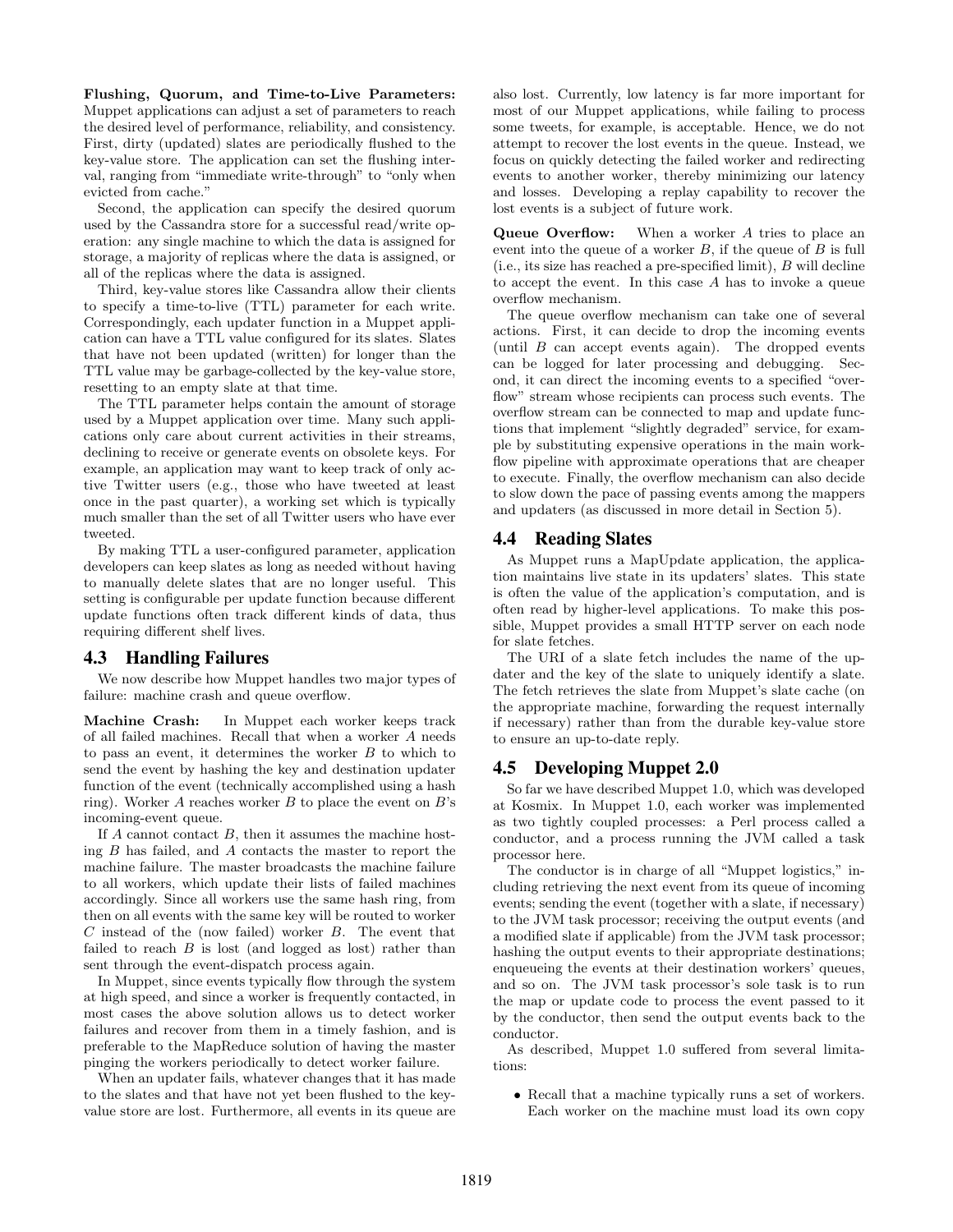of the map or update code so that it can run its JVM task processor. These duplicate copies of code waste memory.

- Passing data between processes (e.g., passing events back and forth between the conductor and the task processor) can be computationally wasteful.
- Each worker on a machine maintains its own slate (in the conductor). Thus, the slate cache on the machine is technically the set of disparate slates maintained by the workers. Maintaining the slates disparately can result in a significant waste of memory. For example, suppose we determine that we need to cache a working set of 100 popular slates on a single machine to run update events efficiently. If we run a single updater on the machine, we could reasonably assign the update function a slate cache of 100 slates to capture this working set. By contrast, if we run five updaters on the same machine, Muppet divides the slates of the update function among them. Because the keys of the popular slates may be hashed unevenly among them (for example, one of the five updaters might get 25 of the popular slates, not 20), we have to configure a larger slate cache per updater (e.g., 25 slates each and not 20) to cache the same working set (yielding a larger total slate cache of 125 slates instead of 100).
- Finally, it is difficult to fully utilize the number of cores on the machine, because the number of workers per machine is typically set based on the nature of the application, not based on the number of cores. In a machine with numerous CPU cores, it may be impractical to run as many workers as cores for every map and reduce function to utilize all cores regardless of which function has the most events to process at any moment. As the number of cores and the number of map and reduce functions grow, the number of workers would grow, amplifying the memory problems described above. The more numerous processes can also require more context switching to execute when events distribute widely among them.

Muppet 2.0, developed at WalmartLabs mostly in Java and Scala, addresses these limitations. In Muppet 2.0, we start up many threads of execution in a dedicated thread pool per machine. Each thread in this thread pool is now a worker, capable of running any map or update function. It is helpful to specify as large a number of threads as the parallelization of the application code allows. For example, the number may be as large as the number of CPU cores available on a machine, or smaller if the application's operators depend on a bottleneck resource that has a lower parallel-scaling limit.

Besides the worker threads, each machine also runs a thread to provide background I/O to the durable key-value store (so that writes to the store can proceed without blocking map and update calls), and a thread pool to provide HTTP service for slate reads and basic status information (such as the event count of the largest event queues).

Map and update functions are then written so that they can be run in multiple threads concurrently. To conserve memory, each map and update function is constructed only once and shared by all threads. All slates are now kept

in a single "central" slate cache, not scattered in multiple conductor processes as in Muppet 1.0.

To process events, Muppet 2.0 maintains a queue per worker thread. When an event arrives at the machine, it is hashed by event key and destination updater function into a primary event queue and a secondary event queue. If the thread for either queue is already processing this event key for this update function, then the event is placed in the corresponding queue. Otherwise, the event is placed in the primary queue unless the secondary queue is significantly shorter, in which case the event is placed in the secondary queue instead. Each thread then takes the next event from its queue; executes the map or update function, depending on what the event requires; updates the appropriate slates if necessary; sends out the output events; takes the next event from its queue; and so on.

The dispatch of an incoming event to only one of two target queues, instead of to potentially any of the queues, brings several benefits. First, an incoming event locks no more than two queues to be dispatched to one of them regardless of the number of threads running map and update operations, reducing queue-lock contention when receiving incoming events.

Second, events of the same key for the same update function do not scatter across many threads on the same machine, reducing contention for the same slate among threads when those events get executed.

Finally, should an incoming event's primary queue be already heavily loaded by some other events, the incoming event can be placed on a secondary queue to better balance event load across available cores.

Thus, unlike Muppet 1.0, in which only one worker can process events of the same key for a particular update function, ensuring no slate contention, in Muppet 2.0, two workers can vie for the same slate, but this contention is limited to at most two workers per slate.

A fundamental reason why Muppet 2.0 allows slate contention is that if only one worker can process events of the same key, that worker can become a hotspot: if it is overloaded by a huge number of events with key  $k_1$  already in its queue, a long time may pass before the worker gets around to processing events with some key  $k_2$ . Hence, Muppet 2.0 allows events with key  $k_2$  to be placed into the queue of a second worker, if the queue of the first worker is already too long. This helps relieve the hotspot at the first worker, but can introduce slate contention when both the first worker and the second worker get events with key  $k_2$  enqueued. In practice we have found that if the contention for any slate is limited to just two workers, it does not cause noticeable problems for our current applications.

As described, Muppet 2.0 addresses the above four limitations of Muppet 1.0. Each worker is now a thread that can execute any map or update function, not a pair of tightly coupled processes that can execute a single map or update function. All threads share the same map and update code, thus eliminating the waste of memory to hold redundant copies of the code. Passing data between processes is eliminated within each machine. All slates are now kept in a central pool, eliminating potentially underutilized slate-cache memory. Finally, the number of worker threads are set to maximize the potential for parallel execution on multicore machines.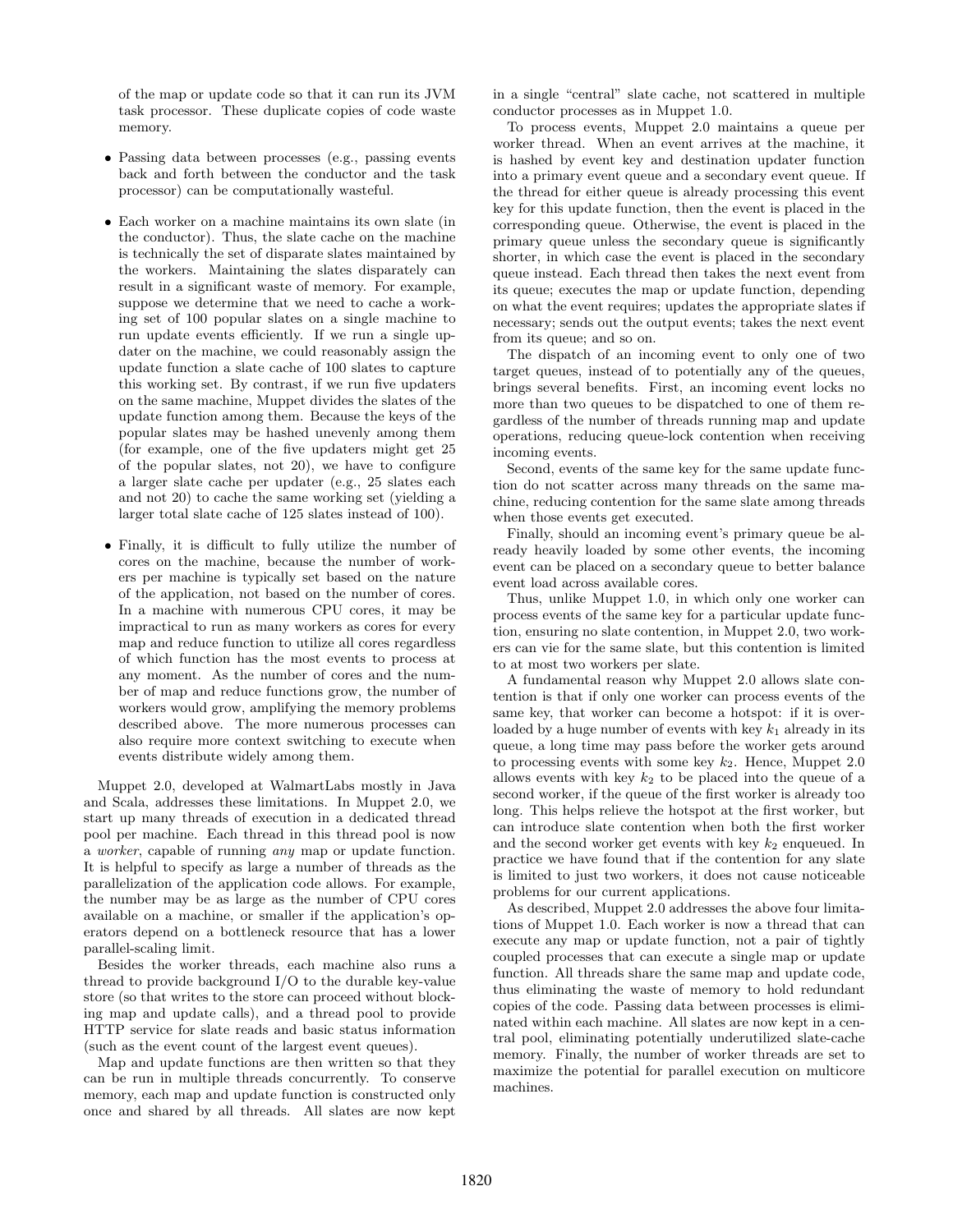# 5. MUPPET EXPERIENCE AND ONGOING EXTENSIONS

The first version of Muppet went into production at Kosmix in mid-2010. Since then we have improved Muppet several times, as discussed above, and used it extensively at Kosmix and later at WalmartLabs. At Kosmix it was used to process the Twitter Firehose and Foursquare-checkin stream. By early 2011 Muppet processed over 100 millions tweets and 1.5 million checkins per day. It kept over 30 millions slates of user profiles and 4 million slates of venue profiles. It ran over a cluster of tens of machines, and achieved a latency of under 2 seconds. Muppet was used to power TweetBeat, the flagship product of Kosmix, and now Shopy-Cat, a popular Facebook product recently released by WalmartLabs. About 16 developers (about half of the developer workforce at Kosmix) have used Muppet to quickly write about 15 applications, a number of whom have worked with Muppet applications at Kosmix and selected it again for new applications at WalmartLabs. By June 2012, our Cassandra store has grown to maintain over 2 billion slates for various production Muppet applications. We now discuss our experience running Muppet and several ongoing extensions.

Limiting Slate Sizes: We observe that slates can grow quite large and updaters that maintain large slates can run more slowly due to the overhead. Consequently, we encourage developers to keep individual slates small, e.g., many kilobytes rather than many megabytes.

Changing the Number of Machines on the Fly: Muppet runs on a cluster of machines. Currently the number of machines in the cluster cannot be changed on the fly. To add more machines, for example, we have to restart the Muppet application. While this setting has proven sufficient for our applications so far, one can imagine scenarios where it is desirable to be able to change the number of machines on the fly.

Hence, we are currently exploring this option. The main challenge is how to redistribute the workload. For example, suppose that a machine A is currently overwhelmed with processing events with key  $k$ . So we want to add a new machine  $B$  to help with this. Should we move some of the events with key  $k$  to machine  $B$ ? If so, both machines  $A$  and B will be processing events with key  $k$ . The slate for these events would have to be replicated at both A and B; and coordinating the two slate copies will be highly difficult.

Handling Hotspots: The distribution of event keys can be strongly skewed (e.g., follow a Zipfian distribution). Consequently, updaters can receive widely varying loads, and an updater that receives an overwhelming load can potentially become a hotspot.

We already discussed one way to handle such hot spots: sending events with the same key to up to two threads instead of one (see Section 4.5). This approach allows Muppet to make progress on processing events with the same key on a secondary thread if the first thread is currently bogged down with other events, and at the same time reduce the workload of the first thread. This load distribution comes at the cost of some contention between the two threads for ownership of the same slate.

Another way to handle hotspots is to exploit the fact that numerous update computations are associative and commutative, to distribute the workload of an overwhelmed updater among a set of updaters. The following simple example illustrates this idea:

Example 6. Consider again the application that counts Foursquare checkins per retailer in Example 4. In this application, a map function examines each checkin to emit the name of a retailer (if any), such as JCPenney, Best Buy, or Walmart. An update function then counts the emitted location events per retailer.

Let  $U$  be the updater that counts Best Buy events. Suppose, hypothetically, that a lot of people are checking into Best Buy: U can quickly become a hotspot as it becomes overwhelmed by the number of arriving Best Buy events. To address this problem, observe that counting Best Buy events is associative and commutative. Hence, instead of using just a single updater  $U$ , we can use a set of updaters, each of which counts just a subset of Best Buy events. We can then sum the counts of these updaters.

Specifically, we can modify the map function to replace the single key "Best Buy" with two keys "Best Buy1" and "Best Buy2," say. In effect, the map function partitions the set of events with key "Best Buy" into two subsets with keys "Best Buy1" and "Best Buy2," respectively. Next, we modify the update function so that it regularly emits the counts of "Best Buy1" events and "Best Buy2" events, respectively, as new events under the key "Best Buy." Finally, we write a new update function that receives the events of key "Best Buy" to determine the total counts of "Best Buy1" events and "Best Buy2" events.  $\Box$ 

We have discussed how to redistribute the workload of a hotspot updater among a set of updaters. Yet another way to handle hotspots is to slow down the pace of events in the workflow. In our settings, some Muppet applications do not need near-real-time latencies (e.g., in milliseconds or seconds). Examples include applications that do not use time-related or time-sensitive data (and simply tap the MapUpdate framework as a convenient way to implement a workflow for machine-scalable distributed computation) and applications that run on legacy tweets. In such cases, accepting longer latencies for stable operation is often acceptable. Consequently, when Muppet detects a hotspot, it can slow down the pace at which it consumes events from its input streams (e.g., the Twitter Firehose) to allow until the hotspot updater has a chance to catch up. We call this approach source throttling.

It is also possible to throttle the pace of events at any later point in the workflow, not just at the input streams, but if not done very carefully, doing so can quickly introduce deadlocks. To see why, consider an updater  $U$  that emits events into its input streams (thus introducing a loop). Suppose U consumes an event  $e$  and is about to emit  $10,000$  events back into U's input stream, and emitting 10,000 events all at once would overwhelm U. We may be tempted to slow down the pace at which events are emitted: Muppet could emit 10,000 events one by one, in an incremental fashion, as soon as U is ready to consume its next event. Unfortunately, this approach would introduce a deadlock. After emitting the first event of the 10,000 output events, Muppet would be waiting for U to finish processing the current event (i.e., event e), before emitting the second event of the  $10,000$  output events. However,  $U$  cannot finish processing event e until we have emitted all 10,000 output events.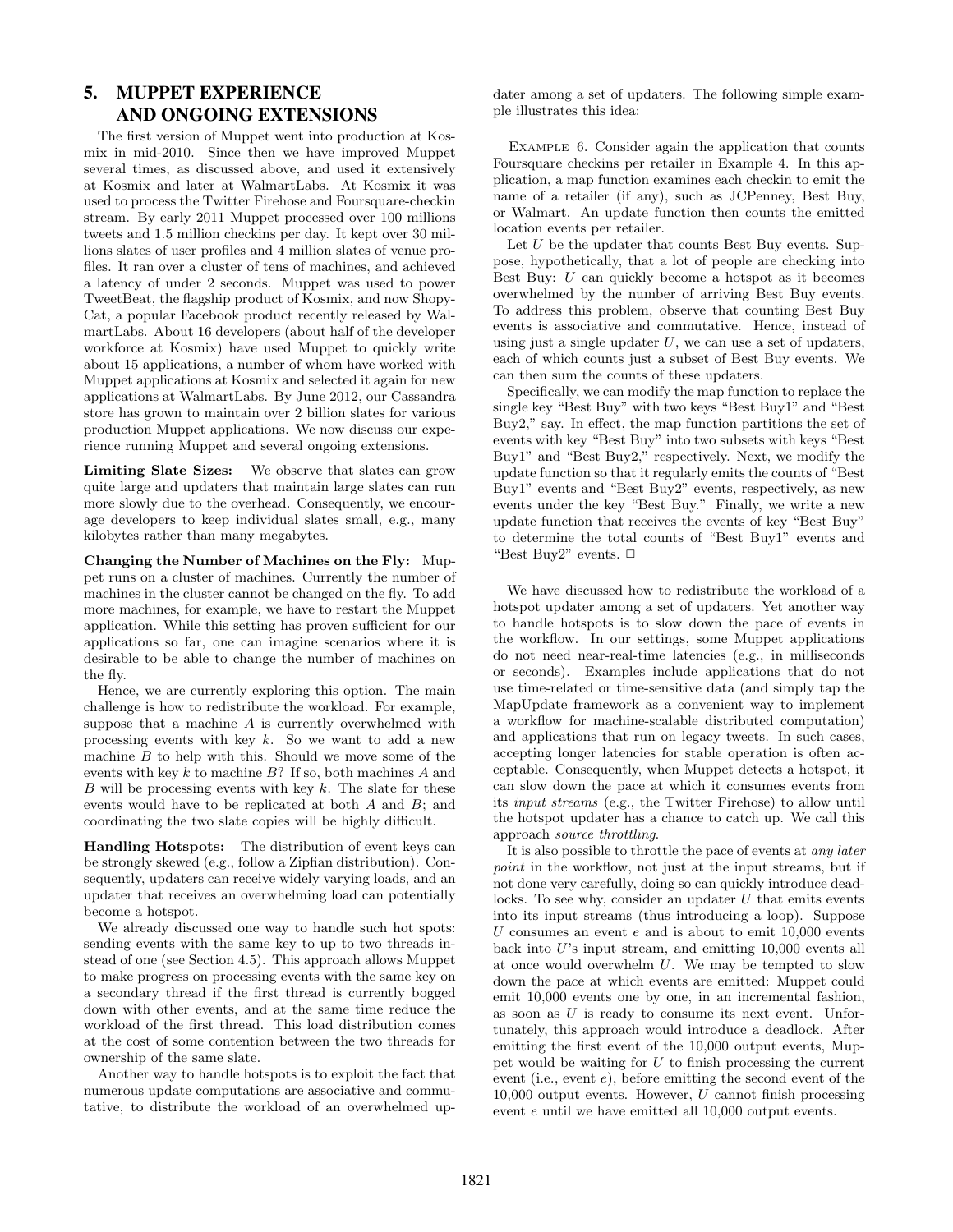Note that the above scenario does not arise in the case of slowing down the pace of consuming events from the application's input streams (e.g., the Twitter Firehose), because we assume that no mappers nor updaters can emit events into such streams.

Placing Mappers and Updaters: Currently the placement of mappers and updaters in Muppet is in effect decided by the hashing function that hashes event keys to machines and workers. We are exploring how to place mappers and updaters so that they are close to their data in a way that reduces network traffic.

This problem is nontrivial in part because Muppet may not know in advance which event streams will have the most data. For example, let us revisit the application that counts Foursquare checkins per retailer in Example 4. In it, a map function emits an event to an update function each time a checkin for a recognized retailer arrives. Suppose, for simplicity, that checkins arrive at a particular machine m, and a mapper there runs the map function. Which keys (and corresponding slates) for the update function should go to machine m, and which ones should be assigned elsewhere? If the most popular retailers' slates reside on machine  $m$ , then the smallest number of events from the mapper have to traverse the network (and pay the corresponding latency costs or consume the corresponding network utilization) to reach an updater. Unfortunately, such a determination depends on the contents of the checkin events themselves, so Muppet cannot determine this assignment in advance. Muppet cannot even know whether perturbations in retailer popularity are transient spikes to absorb or changing trends that require a different slate-to-machine assignment. Finally, applications typically have multiple update functions that may be directly or indirectly connected by event flows, so moving slates to optimize network traffic into one update function may affect the network usage of events from it to a subsequent update function. (Key and slate assignments that reduce network traffic for the input or output of one functions may increase the network traffic coming in or out another function.)

Bulk Reading of Slates: In many applications at Kosmix and WalmartLabs users want to make periodic dumps of many slates. In such cases, repeated HTTP slate fetches can be expensive (in network round trips) or difficult (because the query agent must know all the slate keys in advance to enumerate the slate requests).

To address this problem, we have advised bulk-dump users to log the relevant slate data that they wish to process in bulk later as a part of the applications' update functions. This approach allows users to write less than the entire slate to minimize the dumped data, and provides steadystate write behavior that avoids sudden bulk I/O, which can affect the performance of the machines supporting the application. These writes can be streamed using a library of the user's choice into HDFS, for example, if further processing in Hadoop is desired.

Another approach users can take is to request large-volume row reads from the durable key-value store itself. Users that choose to do so must know how slates are written to the keyvalue store (an implementation detail of Muppet, described in Section 4.2) to extract the slates back from the appropriate key-value-store queries.

In the future, we would like to revisit the scenario of how

users use MapUpdate-application slates for later Hadoop processing so that we can simplify and automate this integrated use case better.

Managing Side Effects: We have found that applications sometimes wish to act on events in ways outside of updating slates or publishing events. Such actions fall outside the scope of the current MapUpdate framework itself, and we currently leave it to the application to carry out such actions in its own map and update functions. For example, applications may want to log relevant slate data for later bulk processing, as discussed above. As another example, developers often instrument map and update functions to log certain data for later debugging. As yet another example, an application may wish to have a map or update function make some HTTP request to a server when a criterion is satisfied, so that the outside server can be notified when the criterion is satisfied rather than requiring the server to sample or probe slates repeatedly to make the determination.

While leaving it to the applications to carry out such sideeffect actions, we do advise developers to be careful of subtle effects of such actions on the Muppet application. For example, asking mappers and updaters to write to a common log can introduce lock contention for the common logger, thereby dramatically slowing down the workers.

#### 6. RELATED WORK

We have compared our work with MapReduce throughout this paper.

A number of recent works (such as MapReduce Online [7], Nova [18], work by Li et al. [14], and Incoop [4]) have extended MapReduce to perform incremental batch processing. MapReduce Online pipelines data between the map and reduce operators by calling reduce with partial data for early results. To retain the MapReduce programming model, it runs reduce periodically (as a minimum interval of time passes or a batch of new data arrives), retaining some of its blocking behavior. Nova determines and provides the deltas between increments directly to workflows written for Pig, but its authors warn that this approach is more suitable for large batches than small increments because of the overhead costs in underlying systems. Systems such as Incoop apply memoization to the results of partial computations so that subsequent computations can efficiently reuse results for inputs that were unchanged by additional incremental data. The prototype one-pass analytics platform described in [14] optimizes MapReduce jobs by (among other improvements) exploiting main memory to pre-combine map outputs by key (when the MapReduce job has an optional combine function defined); this optimization is most nearly analogous to how Muppet exploits main memory to cache slates (indexed by updater operator and event key), minus any event-serialization considerations for a slate.

By contrast, MapUpdate uses slates to summarize past data, so an updater can immediately process each event (and change the slate) as the event comes in. This approach allows us to stream events through the system with millisecond to second latencies.

Many streaming query-processing systems, such as continuous query systems, have been developed in the database community [10] and in industry (e.g., Aurora [21], commercialized as StreamBase Systems, and Borealis [1]; Cloud-Scale [6]; STREAM [3]; SPADE [11] for System S, com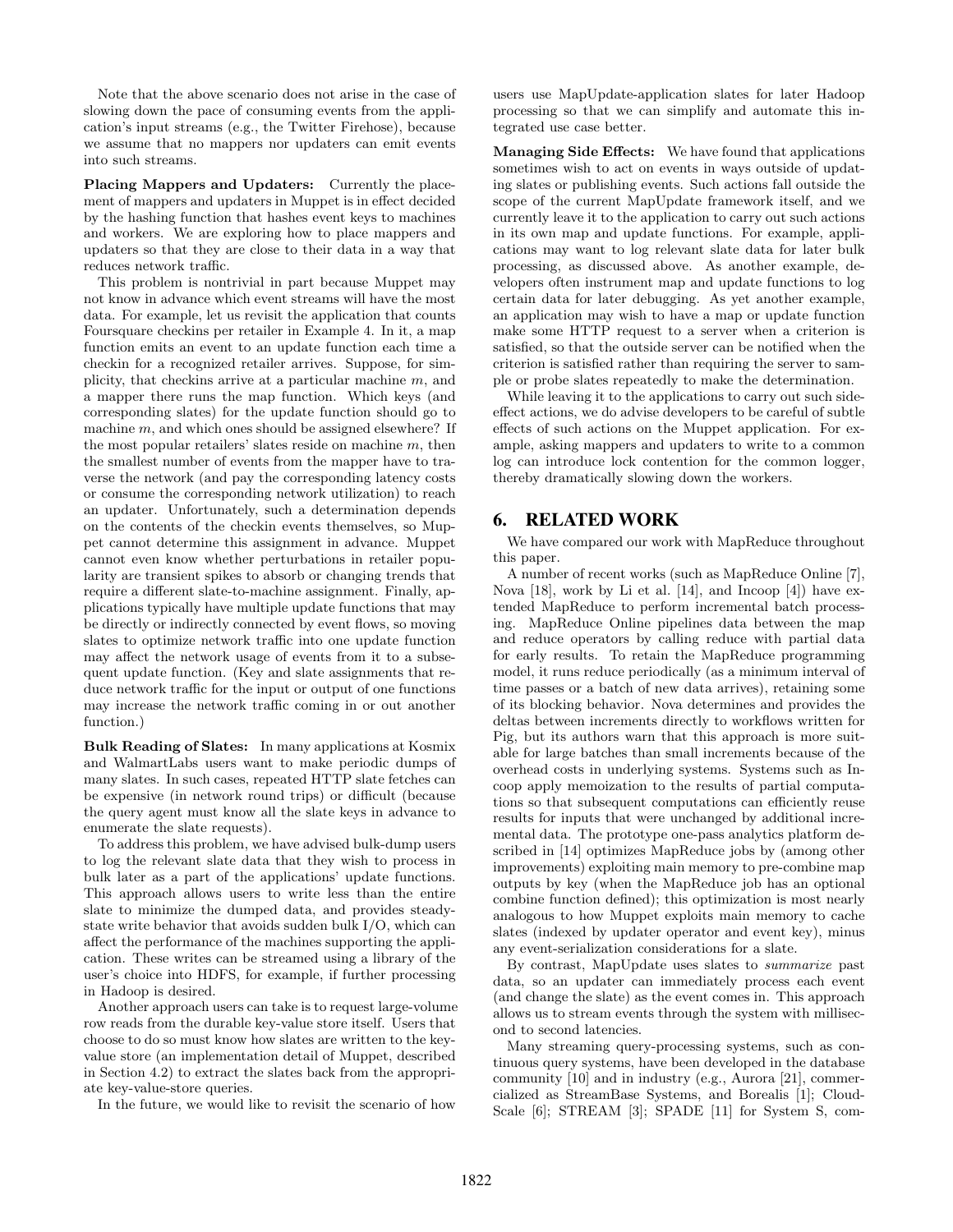mercialized as IBM InfoSphere Streams; and Telegraph [5], commercialized into Truviso). Our work differs from these systems in two important aspects. First, these systems often employ declarative query languages over structured data with known schema. In contrast, we make few assumptions about the structure of the data, and adopt a MapReduce style in which applications are decomposed into a procedural workflow of custom code. Second, much work has focused on optimizing query processing over data streams in a relational-database style (e.g., how to factor operations out of multiple queries, and push operators to optimal locations for query execution). In contrast, we focus on how to efficiently execute relatively arbitrary Maps and Updates over a cluster of machines to achieve low latency and high scalability. Like Flux [19], Muppet strives to distribute the input load of each update operator across multiple machines, but Muppet does not currently change its load partitioning dynamically except when a machine fails. Unlike Spark Streaming [20], which offers APIs for Scala to enable developers to write programs modeling streams as a sequence of small batch computations, Muppet offers a simple MapReduce-style framework, MapUpdate, to enable developers to write continuously updating streaming applications.

Other avenues of low-latency-application development are available, including specialized stream-processing chips such as GPUs programmed with OpenCL [13] or CUDA [17]), and high-bandwidth remote-memory access (RDMA) over specialized high-speed interconnects (such as InfiniBand). Unlike computations on GPUs, which often perform well computing similar operations in parallel on a vector of values, MapUpdate is designed to allow arbitrary computation on general-purpose CPU cores for each input event, including data-dependent recursion or event publication. Unlike RDMA, which allows an application to span multiple machines using a shared-memory model implemented on highspeed networks, Muppet is designed to run on commodity hardware, allowing us to build large slate caches using the union of main memory on multiple machines linked by inexpensive gigabit Ethernet networks. The MapUpdate model, in particular, allows us to explicitly shard application state across machines to sidestep an explicit need for fast shared memory between them.

Our work is also similar in spirit to recently proposed distributed stream-processing systems, such as S4 [16] and Storm [15]. These systems, however, leave it to the application to implement and manage its own state. Our experience suggests that this is highly nontrivial in many cases. By contrast, Muppet transparently manages application storage, which are slates in our case, and makes these slates accessible as the continually-updated computed values of a streaming application.

Indeed, the explicit and first-class-citizen management of application memory in the form of slates is a key distinguishing aspect of our work, in sharp contrast to current work in incremental MapReduce, RDBMS-style stream processing, and industrial distributed stream processing systems.

# 7. CONCLUSION

We have motivated the need for a MapReduce-style framework for processing fast data. We have described such a framework, MapUpdate, and our implementation of MapUpdate at Kosmix and WalmartLabs, Muppet. Throughout the discussion we have tried to motivate and highlight the differences between MapReduce and MapUpdate. The key differences include the need to redefine applications and user-defined functions to operate over streams; the need for slates, continuously updated data structures that "summarize" the events seen so far; the need for workflows of Maps and Updates; the importance of minimizing latency and how that influences design decisions on distributing and passing events and handling failures; and finally the need to persist slates, as the semantics of the application dictates.

We have also reported on our experience using Muppet at Kosmix and WalmartLabs. Overall, we conclude that a MapReduce-style framework to process fast data, such as implemented in Muppet, is feasible and highly promising, in terms of allowing developers to quickly write fast-data applications, and to achieve low latency and high scalability in those applications. Learning from our experience, we are currently deploying Muppet to more applications and are extending it in several important directions.

# 8. REFERENCES

- [1] D. J. Abadi, Y. Ahmad, M. Balazinska, U. Cetintemel, M. Cherniack, J.-H. Hwang, W. Lindner, A. S. Maskey, A. Rasin, E. Ryvkina, N. Tatbul, Y. Xing, and S. Zdonik. The Design of the Borealis Stream Processing Engine. In CIDR, pages 277–289, 2005.
- [2] AWS Case Study: foursquare. http://aws.amazon. com/solutions/case-studies/foursquare/.
- [3] B. Babcock, S. Babu, M. Datar, R. Motwani, and J. Widom. Models and Issues in Data Stream Systems. In PODS, pages 1–16, 2002.
- [4] P. Bhatotia, A. Wieder, R. Rodrigues, U. A. Acar, and R. Pasquin. Incoop: MapReduce for Incremental Computations. In SOCC, pages 7:1–7:14, 2011.
- [5] S. Chandrasekaran, O. Cooper, A. Deshpande, M. J. Franklin, J. M. Hellerstein, W. Hong, S. Krishnamurthy, S. Madden, V. Raman, F. Reiss, and M. Shah. TelegraphCQ: Continuous Dataflow Processing for an Uncertain World. In CIDR, pages 269–280, 2003.
- [6] CloudScale. http://www.cloudscale.com/.
- [7] T. Condie, N. Conway, P. Alvaro, J. M. Hellerstein, K. Elmeleegy, and R. Sears. MapReduce Online. In NSDI, pages 313–327, 2010.
- [8] J. Dean and S. Ghemawat. MapReduce: Simplified Data Processing on Large Clusters. In OSDI, pages 137–150, 2004.
- [9] Facebook, Inc. Amendment No. 8 to Form S-1 Registration Statement Under The Securities Act of 1933. http://sec.gov/Archives/edgar/data/ 1326801/000119312512235588/d287954ds1a.htm, 2012.
- [10] M. Garofalakis, J. Gehrke, and R. Rastogi, editors. Data Stream Management. Springer, 2009.
- [11] B. Gedik, H. Andrade, K.-L. Wu, P. S. Yu, and M. Doo. SPADE: The System S Declarative Stream Processing Engine. In SIGMOD, pages 1123–1134, 2008.
- [12] Going Social. http://www.economist.com/ events-conferences/americas/information-2012? bclid=1682222098001&bctid=1684182003001. An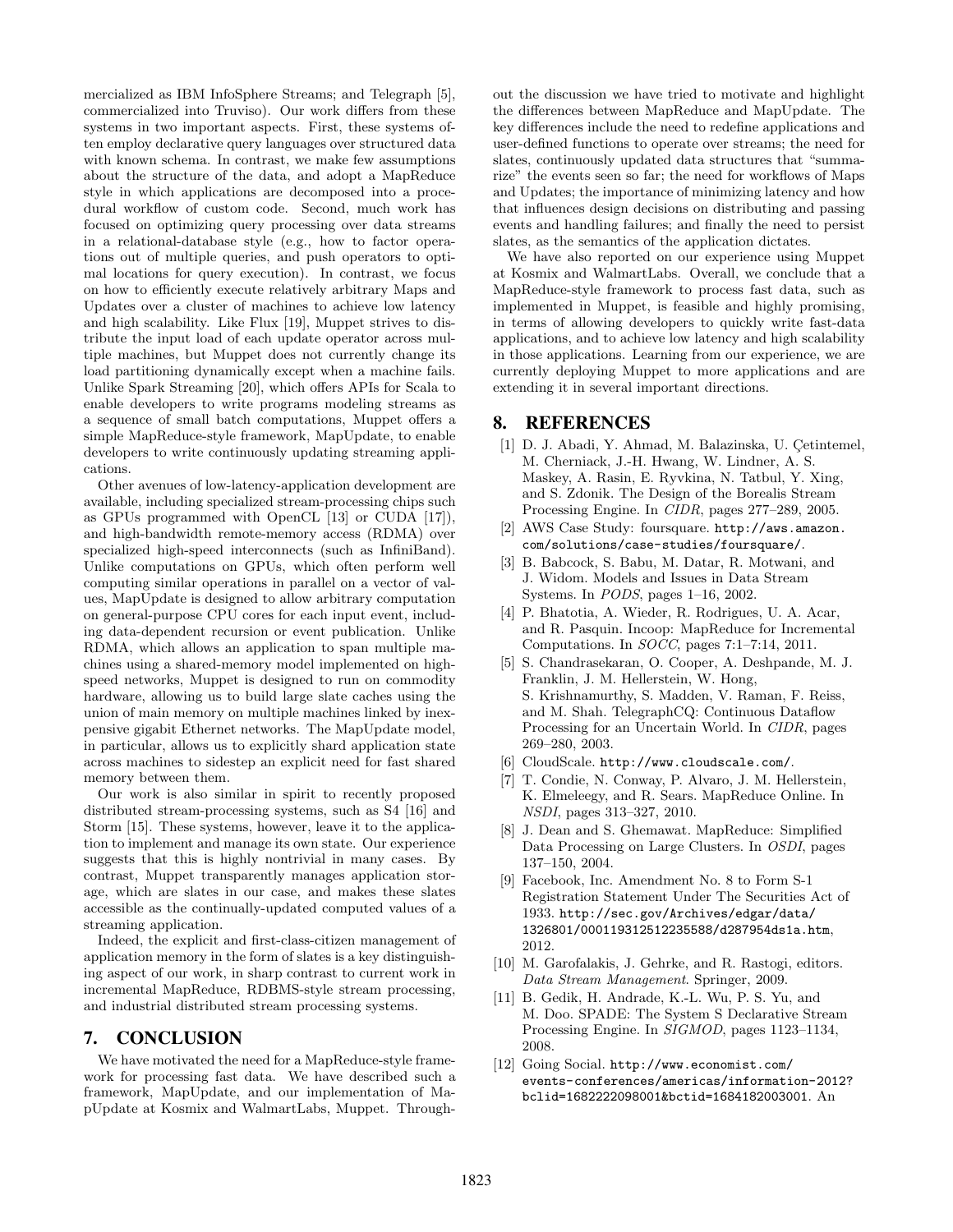interview with Twitter CEO Dick Costolo at Ideas Economy: Information.

- [13] K. Group. OpenCL. http://www.khronos.org/opencl/.
- [14] B. Li, E. Mazur, Y. Diao, A. McGregor, and P. J. Shenoy. A Platform for Scalable One-Pass Analytics using MapReduce. In SIGMOD, pages 985–996, 2011.
- [15] Storm. https://github.com/nathanmarz/storm.
- [16] L. Neumeyer, B. Robbins, A. Nair, and A. Kesari. S4: Distributed Stream Computing Platform. In ICDMW, pages 170–177, 2010.
- [17] J. Nickolls, I. Buck, M. Garland, and K. Skadron. Scalable Parallel Programming with CUDA. Queue, 6(2):40–53, 2008.
- [18] C. Olston, G. Chiou, L. Chitnis, F. Liu, Y. Han, M. Larsson, A. Neumann, V. B. N. Rao, V. Sankarasubramanian, S. Seth, C. Tian, T. ZiCornell, and X. Wang. Nova: Continuous Pig/Hadoop Workflows. In SIGMOD, pages 1081–1090, 2011.
- [19] M. A. Shah, J. M. Hellerstein, S. Chandrasekaran, and M. J. Franklin. Flux: An Adaptive Partitioning Operator for Continuous Query Systems. In ICDE, pages 25–36, 2003.
- [20] M. Zaharia, T. Das, H. Li, S. Shenker, and I. Stoica. Discretized Streams: An Efficient and Fault-Tolerant Model for Stream Processing on Large Clusters. In HotCloud, 2012.
- [21] S. Zdonik, M. Stonebraker, M. Cherniack, U. Çetintemel, M. Balazinska, and H. Balakrishnan. The Aurora and Medusa Projects. IEEE Data Engineering Bulletin, 26(1):3–10, 2003.

# APPENDIX

### A. EXAMPLE MAP AND UPDATE

The map and update functions are expressed in JVM languages for Muppet as application-provided class implementations of Java interfaces called Mapper and Updater. Implementations of the interfaces are constructed using two parameters, a configuration object for the application and a string for the name of the map or update function being instantiated. (Because the same Mapper or Updater code can be reused as different map and update functions throughout an application, each map and update function in the application is identified by unique name.)

Figures 3 and 4 (cf.  $M_1$  and  $U_1$  in Example 4, respectively) show an example of how these interfaces could be used in Java.

```
package com.walmartlabs.example;
import java.nio.charset.Charset;
import java.util.regex.Matcher;
import java.util.regex.Pattern;
import org.slf4j.Logger;
import org.slf4j.LoggerFactory;
import com.kosmix.muppet.application.Config;
import com.kosmix.muppet.application.binary.Mapper;
import com.kosmix.muppet.application.binary.PerformerUtilities;
public class RetailerMapper implements Mapper {
   private final Logger logger =
        LoggerFactory.getLogger(RetailerMapper.class);
   private final Charset charset = Charset.forName("UTF-8");
    private final Pattern walmart =
        Pattern.compile("(?i)\\s*wal.*mart.*");
   private final Pattern samsclub =
       Pattern.compile("(?i)\\s*sam.*s\\s*club\\s*");
   private String name;
   public RetailerMapper(Config config, String n) { name = n; }
    @Override
   public String getName() { return name; }
    @Override
   public void map(PerformerUtilities submitter,
                    String stream, byte[] key, byte[] event)
    {
        String checkin = new String(event, charset);
        String venue = getVenue(checkin);
        String retailer = null;
        if (walmart.matcher(venue).matches()) {
            retailer = "Walmart";
        } else if (samsclub.matcher(venue).matches()) {
            retailer = "Sam's Club";
        }
        if (retailer != null) {
            try {
                submitter.publish("S_2",
                    retailer.getBytes(charset), event);
            } catch(Exception e) {
                logger.error("Could not publish event: "+
                    e.toString());
           }
       }
   }
   private String getVenue(String checkin) {
        // actual checkin parsing would go here
        return "name of venue";
   }
```
}

Figure 3: An example Java-language Mapper